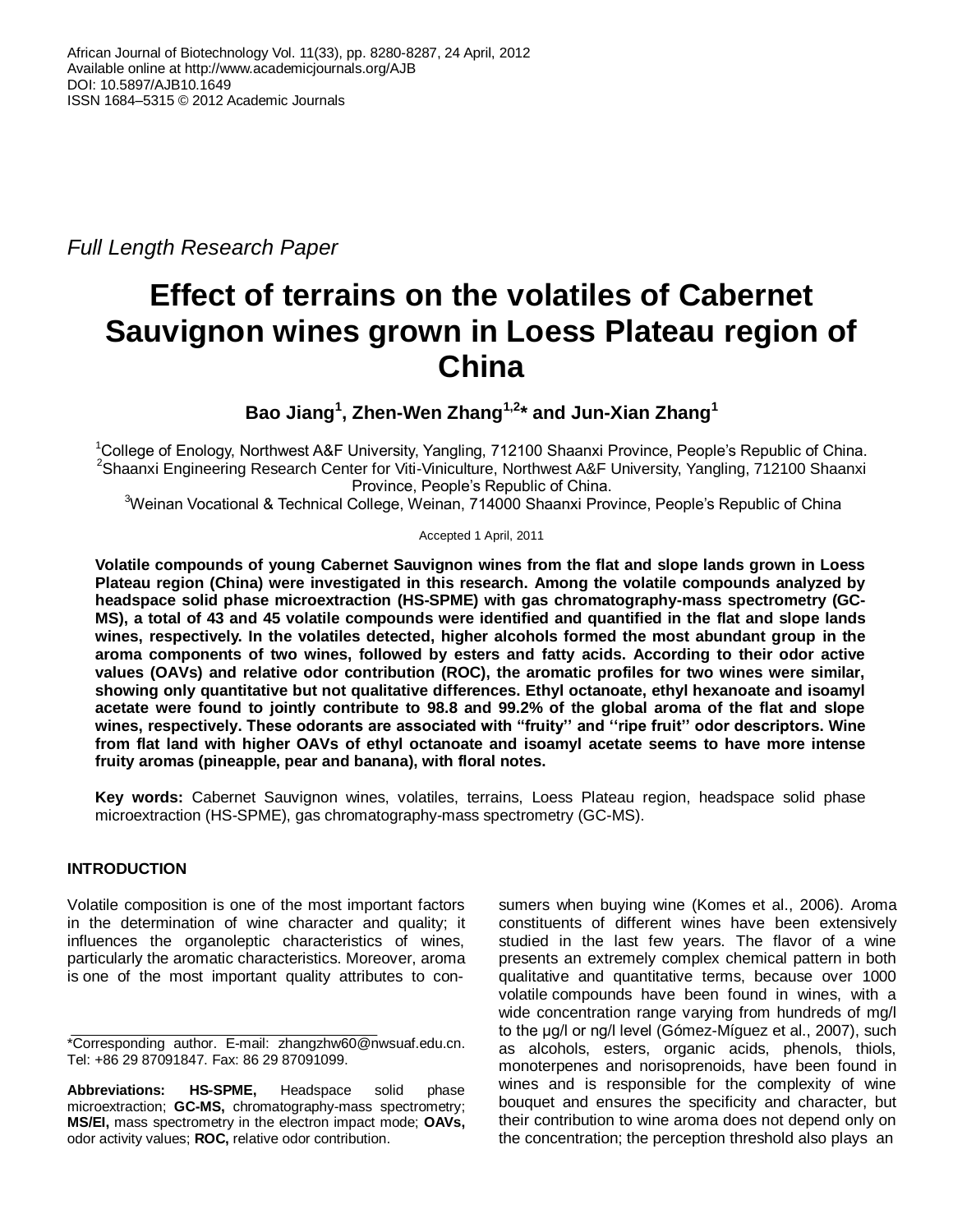important role (Falqué et al., 2004). Wine flavor are mainly derived from varietal, fermentation and aging aroma. Furthermore, the varietal aroma of wines is due to the presence of monoterpenes, norisoprenoids, methoxypyrazines and thiols compounds; fermentation aroma from yeast metabolism is the esters, alcohols and acetates; ageing aroma from oak includes phenols, furans and oak-derived-vanillic compounds (Selli et al., 2004; Weldegergis et al., 2007).

Since the aroma of young wines partly, is the result of grape metabolism, many factors (including soil, terrain, climate, etc.) can influence the volatile components of grape and wine and the role exerted by each individual factor is still not clearly established. Altitude can exert an important influence on grape maturation and wine composition that is strictly related to the local climate. Research on the aroma of cabernet sauvignon wine from Brazil indicates that, wines from higher altitudes have a ''bell pepper'' aroma, while wines from lower altitudes are correlated with "red fruits" and "jam" aromas (Falcao et al., 2007); in Italy, it has been reported that vineyard location has an influence on flavor compounds and wine quality by demonstrating that high monoterpene concentrations are associated with warm sites (Corino and Stefano, 1988); in Canada, Reynolds et al. (1996) have reported that, fruit and wine flavor components and sensory attributes overall in Gewürztraminer, were responsive to vineyard site.

Solid-phase microextracton (SPME), first proposed by Arthur and Pawliszyn (1990), is a simple, solvent-free method for concentration of volatiles present in the headspace. This technique had been used to analyze the volatile compounds of wines (Tao et al., 2008; Pino and Queris, 2010). With the development of Chinese wine industry, areas of grapevines have been increasing, the new grape-growing regions were constantly discovered in recent years, including Loess Plateau region of China. Rongzi Chateau of Xiangning County located in Loess Plateau region, is situated approximately between 35° to 37°N, average altitude of 1100 m. Climatic characteristics of this region which are dryer climate, stronger sunshine and a wide swing in diurnal temperature differences are distinguished by lower night-time temperature creates an especially healthy environment for vines. But these characteristics of the Loess Plateau region such as crisscross gulleys, different slopes, slope direction and altitude contribute together to form the local mountainous microclimate which can significantly influence quality of grape berry and wine. Up till now, relevant research in this region has been a blank. For this study, we selected the Cabernet Sauvignon wines from the flat and slope lands and investigated the volatile compounds of the monovarietial wines, with volatiles being extracted by SPME and being detected by gas chromatography-mass spectrometry (GC-MS). The objectives of this study include to identify and quantify the principal volatile compounds present in the Cabernet Sauvignon wines

produced from Loess Plateau region of China as well as to check whether there are differences between the Cabernet Sauvignon wines from two different terrains or not, namely, flat and slope lands.

#### **MATERIALS AND METHODS**

#### **Vineyard conditions and vinification**

Two vineyards are located in the Rongzi Chateau of Xiangning County in Loess Plateau region, where the loess depth exceeds 200 m. In the collection, two vineyards have similar characteristics (age and cultivation management). All the vines were cultivated in 2007 spring and seedling root system with multiple main vine fantraining, and 2.5×1.0 m (row × vine) spacing.

All grape berries were harvested manually at optimum technological maturity, as judged by indices of sugar and acid content in 2009. Pre-fermentation treatments and winemaking were done as described by Li (2002). Briefly, grapes were crushed on an experimental destemmer-crusher and then transferred to stainlesssteel containers. 90 L of each treatment wine were produced. 50 mg/l of  $SO<sub>2</sub>$  and 30 mg/l of pectinase (Lallzyme Ex) were added to the musts and the contents were mixed by hand. After maceration of the musts for 24 h, 200 mg/l of dried active yeast (*Saccharomyces cerevisiae* strain, Lallemand, Danstar Ferment AG, Switzerland) was added to the musts, according to commercial specifications. Alcoholic fermentation was carried out at 20 to 25°C to dryness (reducing sugar  $<$  4 g/l) which took place over a 6 to 8 days period and density controls were maintained during this period. At the end of fermentation, the wines were separated from pomace and then 50 mg/l of SO<sub>2</sub> added. After fermentation, the wine samples were bottled and stored at 5°C prior to analysis. All the samples were 5 months old at the time of analysis.

Total sugar, total acidity, pH, total phenolics, total tannins, reducing sugar and ethanol were analyzed according to OIV (1990) official methods (Table 1).

#### **Reagents**

All standards were purchased from Aldrich (Milwaukee, Wis., U.S.A.) and Fluka (Buchs, Switzerland). They were 4-methyl-2 pentanol, isoamyl alcohol, 2-heptanol, 1-hexanol, (*E*)-3-hexen-1-ol, (*Z*)-3-hexen-1-ol, (*E*)-2-hexen-1-ol, (*Z*)-2-hexen-1-ol, 2-octanol, 1 octen-3-ol, 1-heptanol, 2-ethyl-1-hexanol, 2-nonanol, 2,3 butanediol, linalool, 1-octanol, 3-(methylthio)-1-propanol, 1-decanol, benzyl alcohol, 2-phenylethanol, 1-dodecanol, ethyl acetate, isoamyl acetate, ethyl hexanoate, hexyl acetate, ethyl lactate, ethyl octanoate, ethyl decanoate, diethyl succinate, ethyl dodecanoate, phenethyl acetate, acetic acid, hexanoic acid, octanoic acid, decanoic acid, hexanal, nonanal, benzaldehyde, geranylactone, acetoin, furfural, citronellol, limonene. Purity of all standards was above 99%. Model solutions were prepared using the methods reported by Howard et al. (2005). 4-Methyl-2-pentanol was used as the internal standard. For quantification, 8-point calibration curves for each compound were prepared using the method described by Ferreira et al. (2000), which was also used as a reference to determine the concentration range of standard solutions. The regression coefficients of calibration curves were above 98%. The standard deviation for the SPME method was below 10%.

#### **Headspace solid phase microextraction** (**HS-SPME) procedure**

Aroma compounds of the wine samples were extracted by HS-SPME and analyzed using gas chromatography/mass spectrometry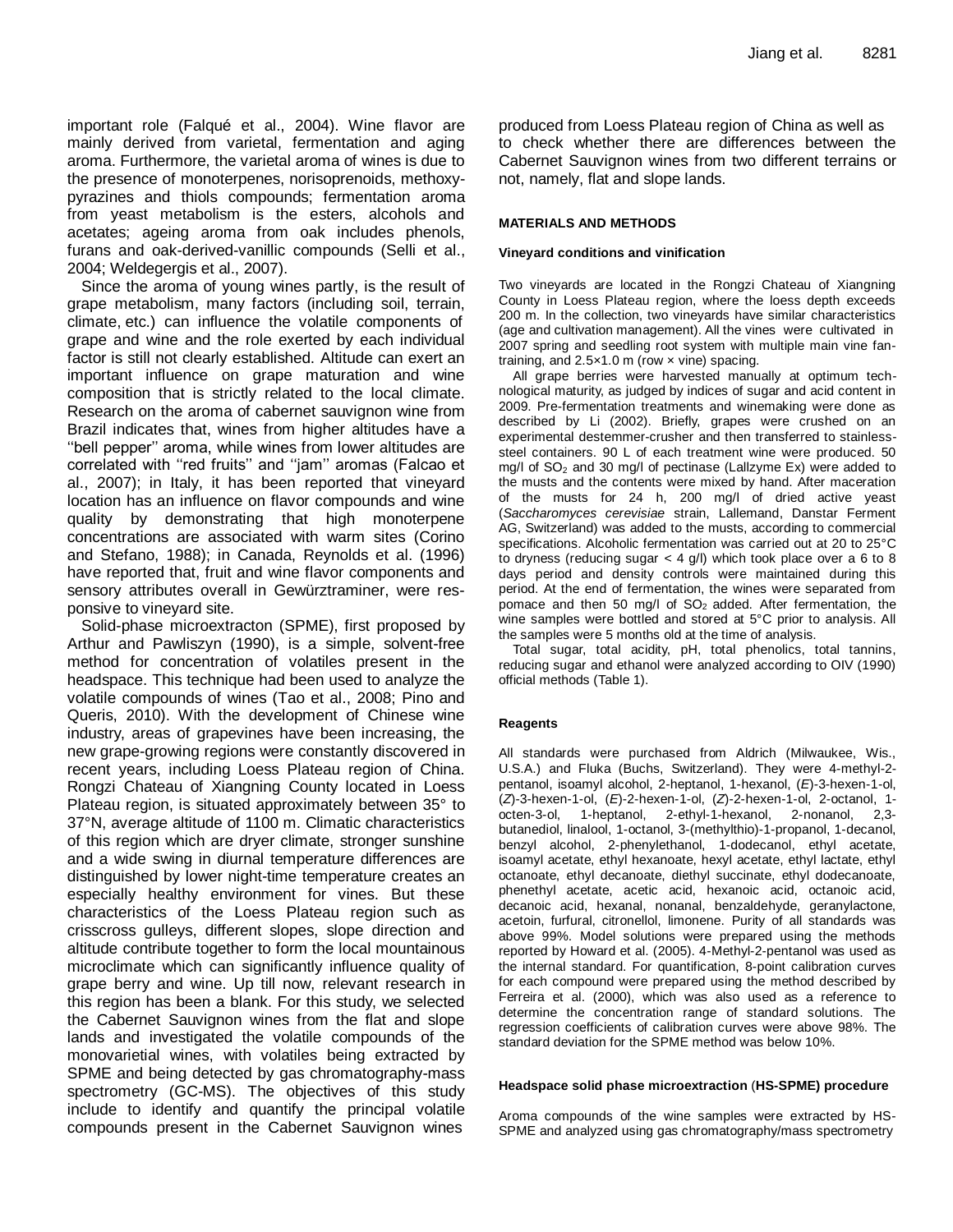| <b>Parameter</b>                    | Slope land               |                          | <b>Flat land</b>    |        |
|-------------------------------------|--------------------------|--------------------------|---------------------|--------|
|                                     | Must                     | Wine                     | Must                | Wine   |
| Altitude (m)                        | 1280.5                   | $\overline{\phantom{a}}$ | 909.3               |        |
| North latitude                      | 36°01'05"                |                          | $35^{\circ}57'09''$ |        |
| East longitude                      | 110°49'11"               |                          | 110°47'47"          |        |
| Total sugar (g/l)                   | 194.0                    |                          | 195.3               | ٠      |
| Total acidity <sup>a</sup> $(g/l)$  | 10.4                     | 8.9                      | 9.6                 | 8.4    |
| pH                                  | 3.1                      | 3.0                      | 3.3                 | 3.1    |
| Total phenolics <sup>b</sup> (mg/l) | 3430.1                   | 1152.2                   | 3460.2              | 1881.4 |
| Total tannins <sup>c</sup> (mg/l)   | 4060.4                   | 933.3                    | 4300.1              | 1630.4 |
| Reducing sugar (g/l)                | $\overline{\phantom{0}}$ | 1.7                      |                     | 1.8    |
| Ethanol $(\%$ , $v/v)$              |                          | 11.8                     |                     | 12.8   |

**Table 1.** General composition of the musts and wines of Cabernet Sauvignon from the different terrains.

Each data in the table was mean values of triplicate samples (maximum SD:  $\pm 10\%$ ); <sup>a</sup> acidity expressed as grams of tartaric acid equivalents per liter; <sup>b</sup> total phenolics expressed as milligrams of gallic acid equivalents per liter; <sup>c</sup> tannins expressed as milligrams of tannin acid equivalents per liter.

as described by Zhang et al. (2007). Five milliliters of wine sample and 1 g NaCl were placed in a 15-ml sample vial. The vial was tightly capped with a PTFE-silicon septum and heated at 40°C for 30 min on a heating platform agitation at 400 rpm. The SPME (50/30 μm DVB/Carboxen/PDMS, Supelco, Bellefonte, Pa., U.S.A.), preconditioned according to manufacturer's instruction, was then inserted into the headspace, where extraction was allowed to occur for 30 min with continued heating and agitation by a magnetic stirrer. The fiber was subsequently desorbed in the GC injector for 25 min.

#### **GC–MS analysis**

The GC-MS system used was an Agilent 6890 GC equipped with an Agilent 5975 mass spectrometry. The column used was a 60 m × 0.25 mm HP-INNOWAX capillary with 0.25 μm film thickness (J & W Scientific, Folsom, Calif., U.S.A.). The carrier gas was helium at a flow rate of 1 ml/min. Samples were injected by placing the SPME fiber at the GC inlet for 25 min with the splitless mode. The oven's starting temperature was 50°C, which was held for 1 min, then raised to 220°C at a rate of 3°C /min and held at 220°C for 5 min. The mass spectrometry in the electron impact mode (MS/EI) at 70 eV was recorded in the range *m*/*z* 20 to 450 U. The mass spectrophotometer was operated in the selective ion mode under autotune conditions and the area of each peak was determined by ChemStation software (Agilent Technologies). Analyses were carried out in triplicate.

## **RESULTS AND DISCUSSION**

## **Physico-chemical indexes of musts and wines**

Table 1 shows some of the physico-chemical indexes of the Cabernet Sauvignon musts and wines from flat and slope lands. Results showed that, the sugar, titratable acidity, pH, total phenolics and total tannins of musts were not marked differently. Furthermore, after being stored in stainless steel tanks at 5°C for 5 months, young red wines made from the flat and slope grapes showed quite similar titratable acidity, pH, reducing sugar and ethanol concentration. But total phenolics and tannins contents of the Cabernet Sauvignon wines of the different terrains exist in obvious differences; the results were that total phenolics and tannins contents of the flat land wine were 1.6 and 1.7 times higher than those of the slope wine, respectively.

The results were partially in agreement with the results in a previous study (Zhang et al., 2007) showing that the tannin contents of Cabernet Sauvignon wines in the slope land vineyard (1152 and 1096 m) were higher than that of the flat land vineyard (818 m); moreover, for two slope land vineyards, the tannin contents in lower altitude wine (1096 m) was higher than another slope land wine (1152 m). Bajda (2007) studies indicated that, total tannin contents of Malbec wine went steadily up with higher elevations, while bitter monomeric tannins decreased. To our knowledge, little data is available in literature concerning the effect of terrains on phenolic and tannin contents. It was speculated that, the characteristics of local climate and soil could lead to the discrepancy between our results and others or effect of terrains on their contents was different with these varietal wines.

## **Aroma composition of wines**

Two groups of typical total ion chromatograms were generated for Cabernet Sauvignon wines using HS-SPME coupled with GC-MS. The mean concentrations of the key volatile compounds of the 2 monovarietal wines are given in Table 2 by chemical classes. In all, 43 and 45 volatile compounds were identified in the flat and slope lands wines, respectively, including alcohols, esters, fatty acids, terpenes, aldehydes and ketones compounds. Many of these volatile compounds are commonly found in wines and are derived from grapes and yeast strain fermentation and verification process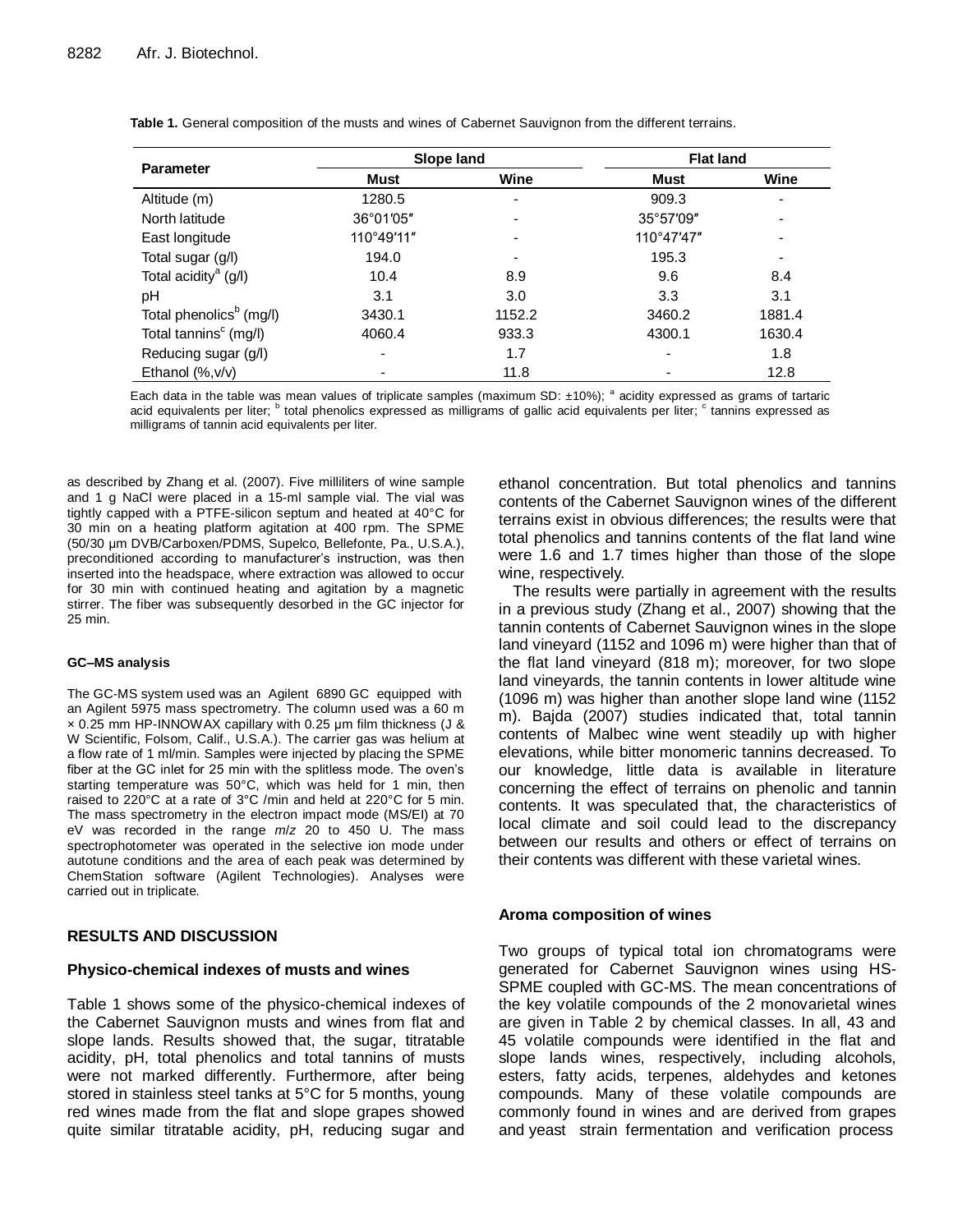|                           | <b>Threshold</b>    | Concentration (µg/l)   |                        |                                                                      |  |
|---------------------------|---------------------|------------------------|------------------------|----------------------------------------------------------------------|--|
| <b>Compound name</b>      | (mg/l)              | Slope land             | <b>Flat land</b>       | <b>Sensory properties</b>                                            |  |
| <b>Alcohols</b>           |                     |                        |                        |                                                                      |  |
| 1-Propanol                | $306^{\circ}$       | <b>ND</b>              | $5538.7 \pm 74.6$      | Fresh, alcohol                                                       |  |
| Isobutyl alcohol          | 40 <sup>a</sup>     | $22.0 \pm 0.2$ (mg/l)  | $31.0 \pm 0.5$ (mg/l)  | Fusel, alcohol                                                       |  |
| 1-Butanol                 | 150 <sup>b</sup>    | $1587.6 \pm 15.5$      | $3333.5 \pm 56.1$      | Medicinal, alcohol                                                   |  |
| Isoamyl alcohol           | 30 <sup>a</sup>     | $185.6 \pm 3.6$ (mg/l) | $211.2 \pm 1.9$ (mg/l) | Cheese                                                               |  |
| 1-Pentanol                |                     | $176.1 \pm 1.9$        | $223.6 \pm 2.4$        | Fruity, balsamic                                                     |  |
| 4-Methyl-1-pentanol       | 50 <sup>9</sup>     | $106.8 \pm 2.9$        | $213.9 \pm 10.5$       |                                                                      |  |
| 2-Heptanol                | 0.07 <sup>d</sup>   | $14.7 \pm 0.5$         | $18.1 \pm 2.0$         | Fruity, mouldy, musty                                                |  |
| 1-Hexanol                 | 8 <sup>a</sup>      | $4041.7 \pm 76.8$      | $3429.0 \pm 233.0$     | Green, grass                                                         |  |
| $(E)$ -3-hexen-1-ol       | 0.4 <sup>a</sup>    | $133.8 \pm 5.7$        | $180.6 \pm 13.1$       | Green grass, herb                                                    |  |
| $(Z)-3$ -hexen-1-ol       | 0.4 <sup>a</sup>    | $135.8 \pm 17.7$       | $146.3 \pm 3.6$        | Green grass, herb                                                    |  |
| $(E)$ -2-hexen-1-ol       | 0.1 <sup>d</sup>    | $47.3 \pm 1.3$         | <b>ND</b>              | Green grass, herb                                                    |  |
| 2-Octanol                 | ä,                  | $24.3 \pm 0.5$ (mg/l)  | <b>ND</b>              | Unpleasant, perfumed                                                 |  |
| 1-Heptanol                |                     | $212.2 \pm 5.5$        | $121.2 \pm 27.9$       | Grape, sweet                                                         |  |
| 2-Ethyl-1-hexanol         |                     | Trace                  | Trace                  | Mushroom, sweet fruity                                               |  |
| 2-Nonanol                 | 0.058 <sup>d</sup>  | $6.3 \pm 0.1$          | <b>ND</b>              | Intense fruity                                                       |  |
| 2,3-Butanediol            | 120 <sup>h</sup>    | $405.4 \pm 8.3$        | $390.8 \pm 11.8$       | Butter, creamy                                                       |  |
| 1-Octanol                 | $0.12^{a}$          | $44.2 \pm 0.5$         | $39.0 \pm 2.4$         | Intense citrus, roses                                                |  |
| 3-(Methylthio)-1-propanol | $0.5^a$             | $1990.2 \pm 103.3$     | $2459.8 \pm 78.1$      | Boiled potato, rubber                                                |  |
| 1-Decanol                 | 0.4 <sup>a</sup>    | $10.7 \pm 0.4$         | <b>ND</b>              | Orange flowery, special fatty                                        |  |
| Benzyl alcohol            | 200 <sup>e</sup>    | $150.4 \pm 9.0$        | $150.0 \pm 14.2$       | Citrusy, sweet                                                       |  |
| 2-Phenylethanol           | 14 <sup>a</sup>     | $14.5 \pm 0.1$ (mg/l)  | $24.3 \pm 0.1$ (mg/l)  | Flowery, pollen, perfumed                                            |  |
| 1-Dodecanol               | 1 <sup>h</sup>      | $897.0 \pm 77.2$       | <b>ND</b>              | Unpleasant in high concentration<br>and flowery in low concentration |  |
| Subtotal                  |                     | 256.3 (mg/l)           | 282.8 (mg/l)           |                                                                      |  |
| Subtotal (%)              |                     | 64.7                   | 55.6                   |                                                                      |  |
|                           |                     |                        |                        |                                                                      |  |
| <b>Esters</b>             |                     |                        |                        |                                                                      |  |
| Ethyl acetate             | $7.5^a$             | $52.2 \pm 0.5$ (mg/l)  | $121.9 \pm 2.9$ (mg/l) | Fruity, sweet                                                        |  |
| Isoamyl acetate           | 0.03 <sup>a</sup>   | $14.7 \pm 0.8$ (mg/l)  | $14.7 \pm 0.2$ (mg/l)  | Banana                                                               |  |
| Ethyl hexanoate           | $0.005^{\text{a}}$  | $4107.2 \pm 225.9$     | $3851.4 \pm 371.3$     | Fruity, anise                                                        |  |
| Hexyl acetate             | $0.67$ <sup>c</sup> | $142.4 \pm 5.4$        | $127.2 \pm 6.9$        | Pleasant fruity, pear                                                |  |
| Ethyl lactate             | $154.6^{b}$         | $11.7 \pm 0.1$ (mg/l)  | $19.7 \pm 0.3$ (mg/l)  | Lactic, raspberry                                                    |  |
| Heptyl acetate            |                     | $14.1 \pm 0.7$ (mg/l)  | $10.6 \pm 0.3$ (mg/l)  | Pleasant fruity, pear, roses                                         |  |
| Methyl octanoate          |                     | $8.5 \pm 0.7$          | $8.9 \pm 0.4$          | Intense citrus                                                       |  |
| Ethyl octanoate           | 0.002 <sup>a</sup>  | $5107.9 \pm 84.4$      | $5154.0 \pm 237.1$     | Pineapple, pear, floral                                              |  |
| Ethyl nonanoate           | $1.3^h$             | <b>ND</b>              | $1137.8 \pm 12.4$      | Pleasant fruity, roses                                               |  |
| Ethyl decanoate           | $0.2^a$             | $1451.2 \pm 48.4$      | $1373.7 \pm 33.8$      | Fruity, fatty, pleasant                                              |  |
| Diethyl succinate         | 500 <sup>b</sup>    | $182.9 \pm 1.0$        | $226.7 \pm 9.9$        | Light fruity                                                         |  |

**Table 2.** GC-MS analytical results of aroma components in cabernet sauvignon wines from the different terrains.

(Cliff et al., 2002)**.** 

# **Alcohols**

Alcohols are formed from the degradation of amino acid, carbohydrates and lipids (Antonelli et al., 1999). Alcohols represented the largest group in terms of the numbers and concentration of aroma compounds identified in two wines, followed by esters and fatty acids. The subtotal concentration of alcohols in the flat and slope lands wines were 282.8 and 256.3 mg/l, being 55.6 and 64.7% of the total volatile compounds detected, respectively. This volatile fraction was mainly composed of isoamyl alcohol, isobutyl alcohol, 2-phenylethanol and 2-octanol, these four alcohols had concentrations of >14 mg/l (they existed in at least one of the wines studied). Isoamyl alcohol was the most abundant alcohol accounting for 75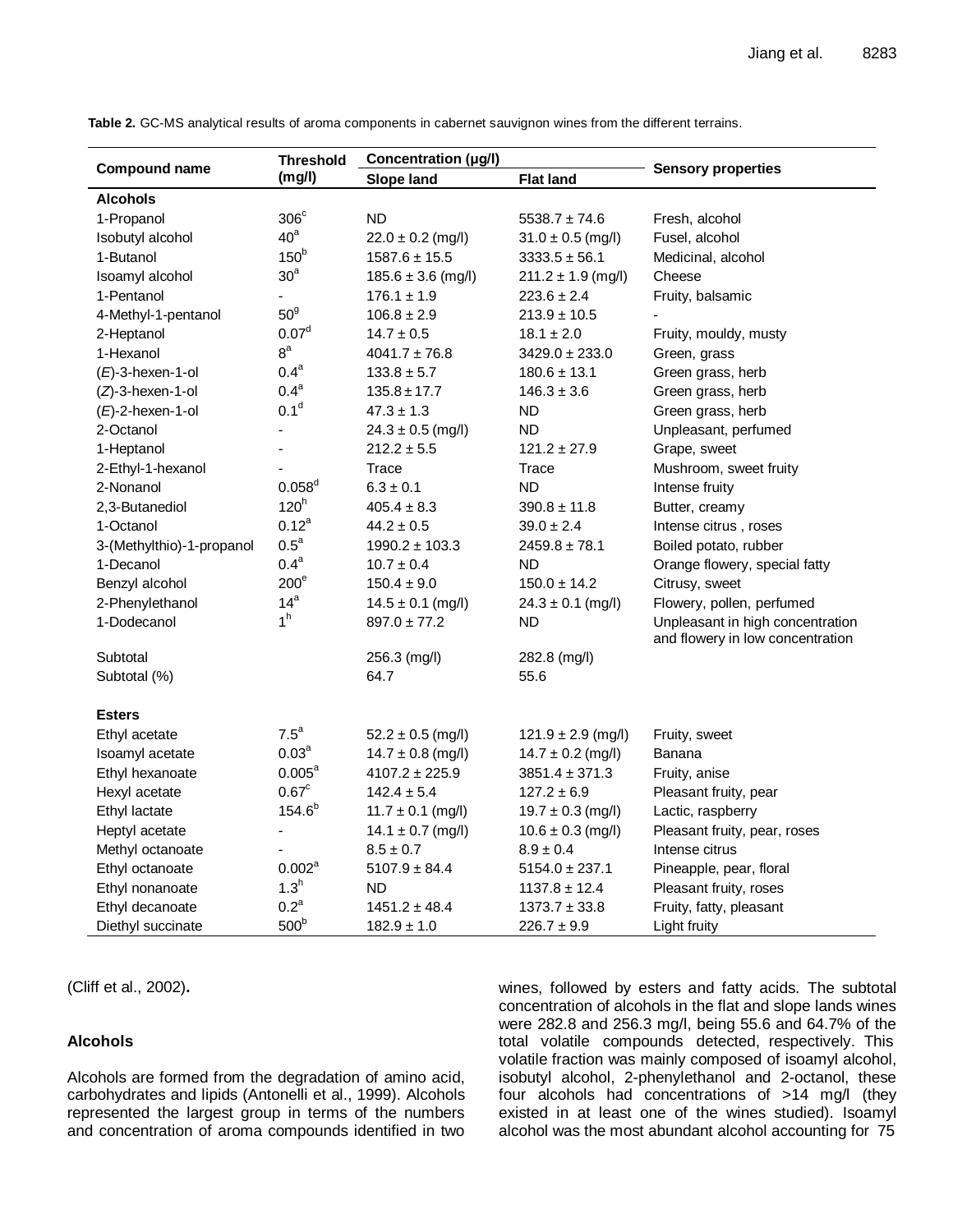#### **Table 2.** Contd.

|                              | <b>Threshold</b> | Concentration (µg/l)  |                       |                                   |  |
|------------------------------|------------------|-----------------------|-----------------------|-----------------------------------|--|
| <b>Compound name</b>         | (mg/l)           | <b>Slope land</b>     | <b>Flat land</b>      | <b>Sensory property</b>           |  |
|                              |                  | <b>ND</b>             | $41.2 \pm 1.7$        | Pleasant, floral                  |  |
| Ethyl dodecanoate            |                  | $222.7 \pm 0.8$       | $156.4 \pm 7.3$       | Flowery, fruity                   |  |
| Subtotal                     |                  | 104.0 (mg/l)          | 184.0 (mg/l)          |                                   |  |
| Subtotal (%)                 |                  | 26.3                  | 36.2                  |                                   |  |
| <b>Fatty acids</b>           |                  |                       |                       |                                   |  |
| Acetic acid                  | 200 <sup>a</sup> | $18.9 \pm 0.5$ (mg/l) | $16.1 \pm 0.6$ (mg/l) | Acid, fatty                       |  |
| Propanoic acid               | 8.1 <sup>e</sup> | $213.3 \pm 18.2$      | <b>ND</b>             | Vinegarish                        |  |
| Isobutyric acid              | $200^a$          | $2916.4 \pm 26.6$     | $4975.8 \pm 24.9$     | Fatty                             |  |
| Hexanoic acid                | $3^a$            | $1709.8 \pm 83.9$     | $1033.5 \pm 10.6$     | Cheese, rancid, fatty             |  |
| Heptanoic acid               | $3^f$            | trace                 | <b>ND</b>             | Fatty, dry                        |  |
| Octanoic acid                | $0.5^a$          | $5205.9 \pm 335.6$    | $2692.4 \pm 72.2$     | Rancid, harsh, cheese, fatty acid |  |
| Decanoic acid                | 15 <sup>a</sup>  | $2877.7 \pm 150.1$    | $1430.1 \pm 43.3$     | Fatty, unpleasant                 |  |
| Subtotal                     |                  | $31.8$ (mg/l)         | 26.2 (mg/l)           |                                   |  |
| Subtotal (%)                 |                  | 8.0                   | 5.2                   |                                   |  |
| <b>Aldehydes and ketones</b> |                  |                       |                       |                                   |  |
| Nonanal                      |                  | $49.0 \pm 1.1$        | $56.5 \pm 0.6$        | Green, slightly pungent           |  |
| Benzaldehyde                 | $2^{\circ}$      | $348.6 \pm 2.4$       | $121.0 \pm 8.8$       | Almond                            |  |
| Geranylactone                |                  | $29.8 \pm 0.7$        | $28.9 \pm 1.8$        | Floral                            |  |
| Furfural                     | $14.1^a$         | $125.9 \pm 5.9$       | $142.1 \pm 10.7$      | Pungent                           |  |
| Decanal                      | 1 <sup>9</sup>   | <b>ND</b>             | $3684.7 \pm 302.4$    | Grassy, orange skin-like          |  |
| Acetoin                      | $150^a$          | $3378.5 \pm 75.5$     | $11.0 \pm 0.1$ (mg/l) | Flowery, wet                      |  |
| Subtotal                     |                  | 3931.8                | 15.0 (mg/l)           |                                   |  |
| Subtotal (%)                 |                  | 1.0                   | 3.0                   |                                   |  |
| <b>Terpenes</b>              |                  |                       |                       |                                   |  |
| Citronellol                  | 0.1 <sup>a</sup> | $14.4 \pm 0.6$        | $13.6 \pm 0.2$        | Green lemon                       |  |
| Limonene                     | 0.2 <sup>d</sup> | <b>ND</b>             | $156.9 \pm 1.1$       | Flowery, green, citrus            |  |
| Subtotal                     |                  | 14.4                  | 170.5                 |                                   |  |
| Subtotal (%)                 |                  | < 0.1                 | < 0.1                 |                                   |  |
| Total                        |                  | 396.1 (mg/l)          | 508.2 (mg/l)          |                                   |  |

Each data in the table was expressed as mean value  $\pm$  S.D., n=3; ND, not determined; <sup>a</sup> Guth (1997); <sup>b</sup> Tominaga et al. (1998); <sup>c</sup> Peinado et al. (2004);  $^{\rm d}$  Du et al. (2010);  $^{\rm e}$  Gómez-Míguez et al. (2007);  $^{\rm f}$  Souid et al. (2007);  $^{\rm g}$  Lourdes et al. (2009);  $^{\rm h}$  Li et al. (2008).

and 72% of the total alcohols in the flat and slope lands wines, respectively. Compared with the flat land wine, the alcohol profile of the slope land wine was more diverse, containing 21 types of alcohols compared with only 17 in the flat land wine. (*E*)-2-Hexen-1-ol, 2-octanol, 2-nonanol, 1-decanol and 1-dodecanol were absent in the wine made from the flat Cabernet Sauvignon. Meanwhile, 1 propanol was missed with alcohol in the slope land wine.

# **Esters**

Acetate esters are the result of the reaction of acetyl-CoA with higher alcohols that are formed from degradation of amino acids or carbohydrates (Perestrelo et al., 2006). On the other hand, ethyl esters of fatty acids are produced enzymatically during yeast fermentation and from ethanolysis of acyl-CoA that are formed during fatty acids synthesis or degradation. Their concentration is dependent on several main factors: Yeast strain, fermentation temperature, aeration degree and sugar content (Perestrelo et al., 2006).

There were also differences in the type and amount of esters present in two wines. In general, the concentration and proportion of esters in the flat land wine (36.2%) were higher than those of the slope land wine (26.3%) and the total number of esters in two wines exhibited the same order. Although, their amount varied between two wines, ethyl acetate, isoamyl acetate, ethyl lactate and heptyl acetate were the major esters found in the aroma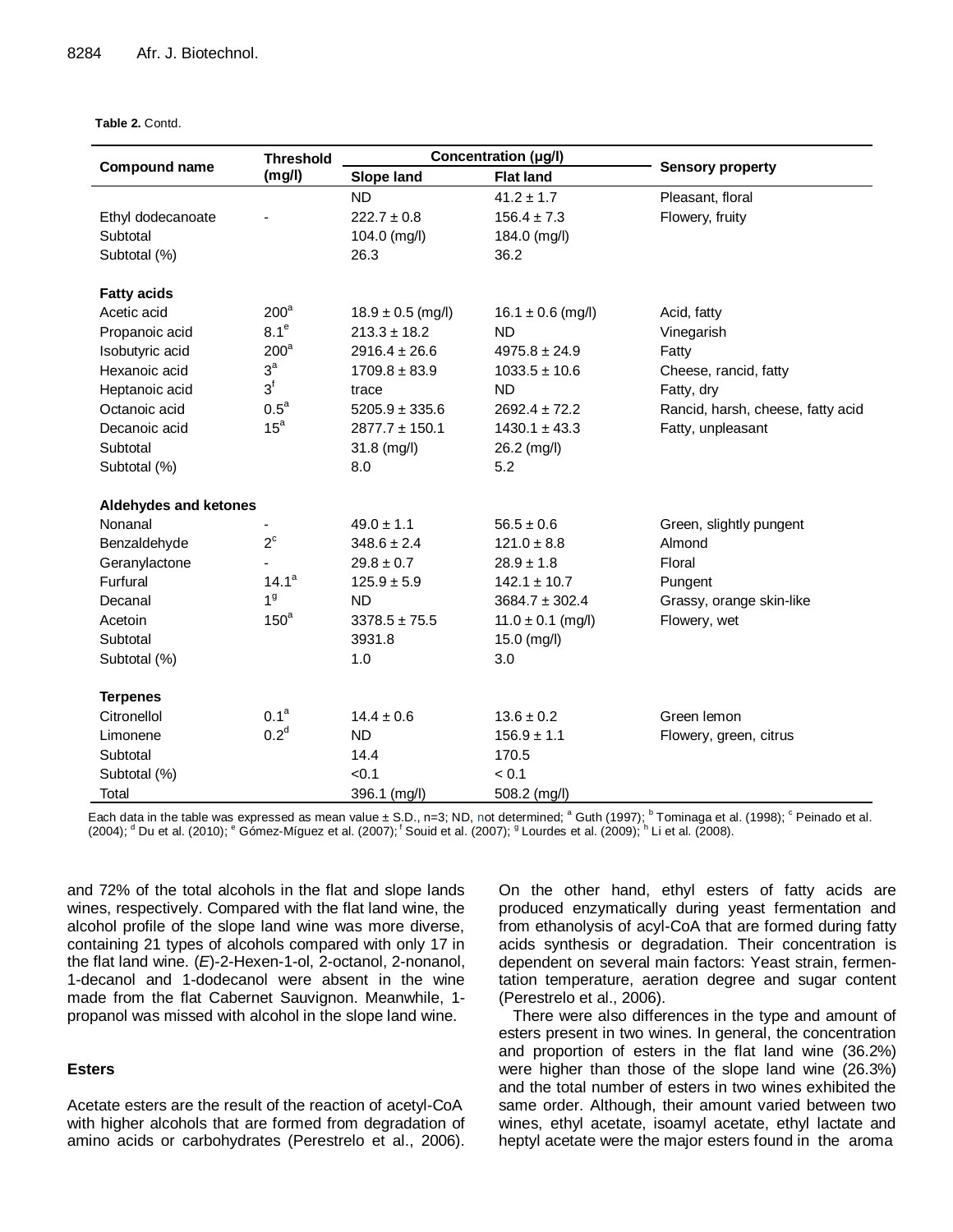|                           |                                   | <b>Cabernet sauvignon wines</b> |                    |  |
|---------------------------|-----------------------------------|---------------------------------|--------------------|--|
| <b>Compound name</b>      | <b>Sensory properties</b>         | Slope land                      | <b>Flat land</b>   |  |
| Ethyl octanoate           | Pineapple, pear, floral           | 2554.0 (65.5%)                  | 2577.0 (63.6%)     |  |
| Ethyl hexanoate           | Fruity, anise                     | 821.4 (21.1%)                   | 770.3 (19.0%)      |  |
| Isoamyl acetate           | Banana                            | 491.1 (12.6%)                   | 657.7 (16.2%)      |  |
| Ethyl acetate             | Fruity, sweet                     | $7.0(0.2\%)$                    | 16.3 (0.4%)        |  |
| Octanoic acid             | Rancid, harsh, cheese, fatty acid | 10.4(0.3%)                      | $5.4(0.1\%)$       |  |
| Ethyl decanoate           | Fruity, fatty, pleasant           | $7.3(0.2\%)$                    | $6.9(0.2\%)$       |  |
| Isoamyl alcohol           | Cheese                            | $6.2(0.2\%)$                    | $7.0(0.2\%)$       |  |
| 3-(Methylthio)-1-propanol | Boiled potato, rubber             | $4.0(0.1\%)$                    | $4.9(0.1\%)$       |  |
| Decanal                   |                                   | ND.                             | $3.7$ (< $0.1\%$ ) |  |
| 2-Phenylethanol           | Flowery, pollen, perfumed         | $1.0$ (< $0.1\%$ )              | $1.7$ (< $0.1\%$ ) |  |

Table 3. Comparison of odor activity values (OAVs) and relative odor contribution<sup>a</sup> (ROC) for the aroma compounds in cabernet sauvignon wines from the different terrains.

<sup>a</sup> Relative odor contribution (ROC) of each aroma compound is shown in parentheses and was calculated as the ratio of the OAV of the respective compound to the total OAV of each wine; ND, Not determined.

components of the 2 wines in terms of their concentrations. Ethyl nonanoate and phenethyl acetate were absent in the slope land wine.

## **Fatty acids**

The production of fatty acids has been reported to be dependent on the composition of the must and fermentation conditions (Schreirer, 1979). Acetic acid was the major fatty acid found, constituting 61 and 59% of the total fatty acid content of the flat and slope lands wines, respectively. Acetic acid is produced during alcoholic and malolactic fermentation. At low levels, this compound lifts wine flavors; however, at high levels, it is detrimental to the taste of wine by leaving the wine tasting sour and thin (Joyeux et al., 1984). Propanoic acid and heptanoic acid were only found in the slope land wine, although, amount of heptanoic acid and propanoic acid were only trace and 213.3 μg/l, respectively. Isobutyric, hexanoic, octanoic and decanoic acids were found in two wines, the concentration of them varied from 1033.5 to 5205.9 μg/l. These C6 to C10 fatty acids at concentrations of 4 to 10 mg/l impart mild and pleasant aroma to wine; however, at levels beyond 20 mg/l, their impact on wine becomes negative (Shinohara, 1985). The C6 to C10 fatty acids might have a positive impact on the aroma of the 2 wines examined in the current study since their levels were all far below 10 mg/l.

# **Terpenes**

Numerous studies have shown that, the terpenoid compounds are important component of varietal aroma and are not affected by yeast metabolism during fermentation (Rapp, 1988), they are hence, a good indicator for the variety and quality of grape (Begala et al., 2002). In the present study, two terpenes were detected in the slope land wines, namely, citronellol and limonene. They are made up of less than 0.1% of the total volatile compounds in the 2 wines. Meanwhile, the limonene was absent in the slope wine. Hence, these terpenyl compounds could serve as potential indicators to distinguish quality of wine derived from the flat and slope lands wines of cabernet sauvignon variety.

# **Aldehydes and ketones**

The composition of aldehydes and ketones varied greatly between two wines. Nonanal, benzaldehyde, geranylactone, furfural and acetoin were found in two wines. Furthermore, acetoin was the most abundant component of the group in the flat and slope lands wines, accounting for 73 and 86%, respectively. Decanal was unique in the aroma components of the flat land wine.

# **Odor activity values (OAVs)**

Though dozens of volatiles were detected in each wine sample, not all of the components have great impact on the overall aroma character of this wine. Of all the compounds analyzed, only those displaying OAVs greater than 1 were deemed to contribute to wine aroma (Guth, 1997). OAVs were calculated by dividing the mean concentration of an aroma compound by its odor threshold value.

Table 3 shows total 10 OAVs for compounds that exceeded their thresholds in two wines, namely, ethyl octanoate, ethyl hexanoate, isoamyl acetate, ethyl acetate, octanoic acid, ethyl decanoate, isoamyl alcohol, 3-(methylthio)-1-propanol, decanal and 2-phenylethanol. For the 10 volatile compounds with OAVs above 1, the majority of OAVs were not obviously different in the 2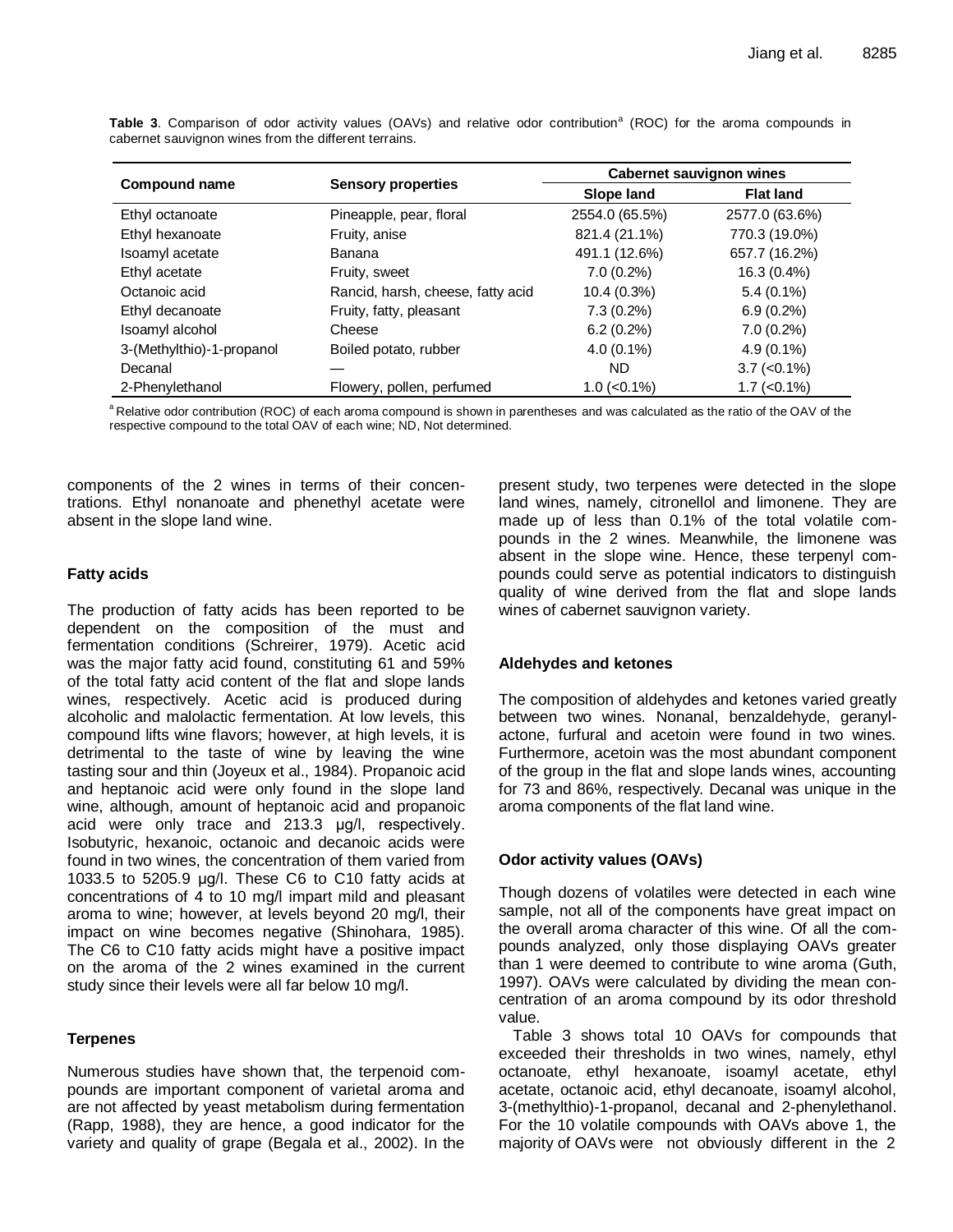wines. The computation of relative odor contribution (ROC) proposed by Ohloff (1994) is a useful index for determining the important aroma components in a complex system. Based on the ROC values of single compounds, we found that, the global aroma of the 2 wines was dominated by fermentative aromas, namely, the ethyl esters of fatty acids (ethyl octanoate and ethyl hexanoate) that conferred fruity notes to the wines. Specifically, ethyl octanoate, ethyl hexanoate and isoamyl acetated jointly accounted for 98.8 and 99.2% of the global aroma of the flat and slope lands wines of cabernet sauvignon, respectively. These compounds are responsible for a major part of the aroma characteristics of young wines. The results in the present study were partially consistent with the results in a previous study (Zhang et al., 2007) indicating that, the three aroma compounds mentioned earlier jointly accounted for 97% of the global aroma of cabernet sauvignon wine from Huailai County of China. In this study, alcohols were the predominant groups which constituted the aroma compounds rather than acids as in the previous study (Zhang et al., 2007). The differences in our results from others come into being in various terroirs.

Taking into account the OAVs and ROC of each compound, the aromatic profiles for the 2 wines were similar, showing only quantitative but not qualitative differences. Ethyl octanoate, ethyl hexanoate and isoamyl acetate were the compounds that showed higher differences between the 2 wines. Wine from flat land with higher OAVs of ethyl octanoate and isoamyl acetate seems to have more intense fruity aromas (pineapple, pear and banana) with floral notes.

# **Conclusions**

This was the first study on effect of terrains on the volatiles of cabernet sauvignon wines grown in Loess Plateau region of China. It could provide a better knowledge of the volatile composition of the flat and slope lands wines produced in this region, which could help winemakers to optimize operational conditions in order to emphasize one or more aromas in the respective wines. The study indicated the aromatic profiles for the 2 wines, which were only quantitative but not qualitative differences. Ethyl octanoate, ethyl hexanoate and isoamyl acetate were the most characteristic aromaactive compounds and they contributes to the global aroma of the 2 wines. Wine from the flat land seems to have more intense fruity aromas (pineapple, pear and banana) with floral notes.

# **ACKNOWLEDGEMENTS**

The research was supported by the earmarked fund for Modern Agro-Industry Technology Research System(nycytx-30-zp-04). The authors are grateful to

Rongzi Chateau for the supply of the grape samples used in the study.

## **REFERENCES**

- Antonelli A, Castellari L, Zambonelli C, Carnacini A (1999). Yeast influence on volatile composition of wines. J. Agric. Food Chem. 47: 1139-1144.
- Arthur CL, Pawliszyn J (1990). Solid-phase microextraction with thermal desorption using fused silica optical fibres. Anal. Chem. 62: 2145- 2148.
- Bajda E (2007). Lake county seeks to elevation high altitude wines. http://www.theelevationofwine.org.
- Begala M, Corda L, Podda G, Fedrigo MA, Traldi P (2002). Headspace solid-phase microextraction gas chromatography/mass spectrometry in the analysis of the aroma constituents of 'Cannonau of Jerzu' wine. Rapid Commun. Mass Spectrom. 16: 1086-1091.
- Cliff M, Yuksel D, Girard B, King M (2002). Characterization of Canadian ice wines by sensory and compositional analysis. Am. J. Enol. Vitic. 53: 46-50.
- Corino L, Stefano DR (1988). Response of white Muscat grapes in relation to various growing environments and evaluation of systems for training and pruning. Rivista Viticult. Enol. 41: 72-85.
- Du XF, Finn CE, Qian MC (2010). Volatile composition and odouractivity value of thornless 'Black Diamond' and 'Marion' blackberries. Food Chem. 119: 1127-1134.
- Falcao LD, de Revel G, Perello MC, Moutsiou A, Zanus MC, Bordignon-Luiz MT (2007). A survey of seasonal temperatures and vineyard altitude influences on 2-methoxy-3-isobutylpyrazine, C13 norisoprenoids, and the sensory profile of Brazilian Cabernet sauvignon wines. J. Agric. Food Chem. 55: 3605-3612.
- Falqué E, Ferreira AC, Hogg T, Guedes-Pinho P (2004). Determination of aromatic descriptors of Touriga Nacional wines by sensory descriptive analysis. Flavour Fragr. J. 19: 298-302.
- Ferreira V, Lápez R, Cacho JF (2000). Quantitative determination of the odorants of young red wines from different grape varieties. J. Sci. Food Agric. 80: 1659-1667.
- Gómez-Míguez MJ, Cacho JF, Ferreira V, Vicario IM, Heredia FJ (2007). Volatile components of Zalema white wines. Food Chem. 100: 1464-1473.
- Guth H (1997). Quantitation and sensory studies of character impact odorants of different white varieties. J. Agric. Food Chem. 45: 3027- 3032.
- Howard KL, Mike JH, Riesen R (2005). Validation of a solid-phase microextraction method for headspace analysis of wine aroma components. Am. J. Enol. Vitic. 56: 37-45.
- Joyeux A, Lafon-Lafourcade S, Ribereau-Gayon P (1984). Evolution of acetic acid bacteria during fermentation and storage of wine. Appl. Environ. Microbiol. 48: 153-156.
- Komes D, Ulrich D, Lovric T (2006). Characterization of odor-active compounds in Croatian Rhine Riesling wine, subregion Zagorje. Eur. Food Res. Technol. 222: 1-7.
- Li H (2002). Vinification. In Li H, Research progress of vine and wine: College of Enology (annual) pp: 97-99. Xi'an: Shaanxi Agricultural Press.
- Li H, Tao YS, Wang H, Zhang L (2008). Impact odorants of Chardonnay dry white wine from Changli County (China). Eur. Food Res. Technol. 227: 287-292.
- Lourdes M, Luis Z, Laura V, Manuel M (2009). Comparison of odoractive compounds in sherry wines processed from ecologically and conventionally grown Pedro Ximenez grapes. J. Agric. Food Chem. 57: 968-973.
- Ohloff G (1994). Scent and fragrances: the fashion of odors and their chemical perspectives Berlin: Springer-Verlag. pp. 57-68.
- OIV (1990). Recueil des methods internationals d'analyse des vins et des mouts. Office International de la Vigne et du Vin. Paris: O.I.V. pp. 13-96.
- Peinado RA, Moreno J, Bueno JE, Moreno JA, Mauricio JC (2004). Comparative study of aromatic compounds in two young white wines subjected to pre-fermentative cryomaceration. Food Chem. 84: 585-